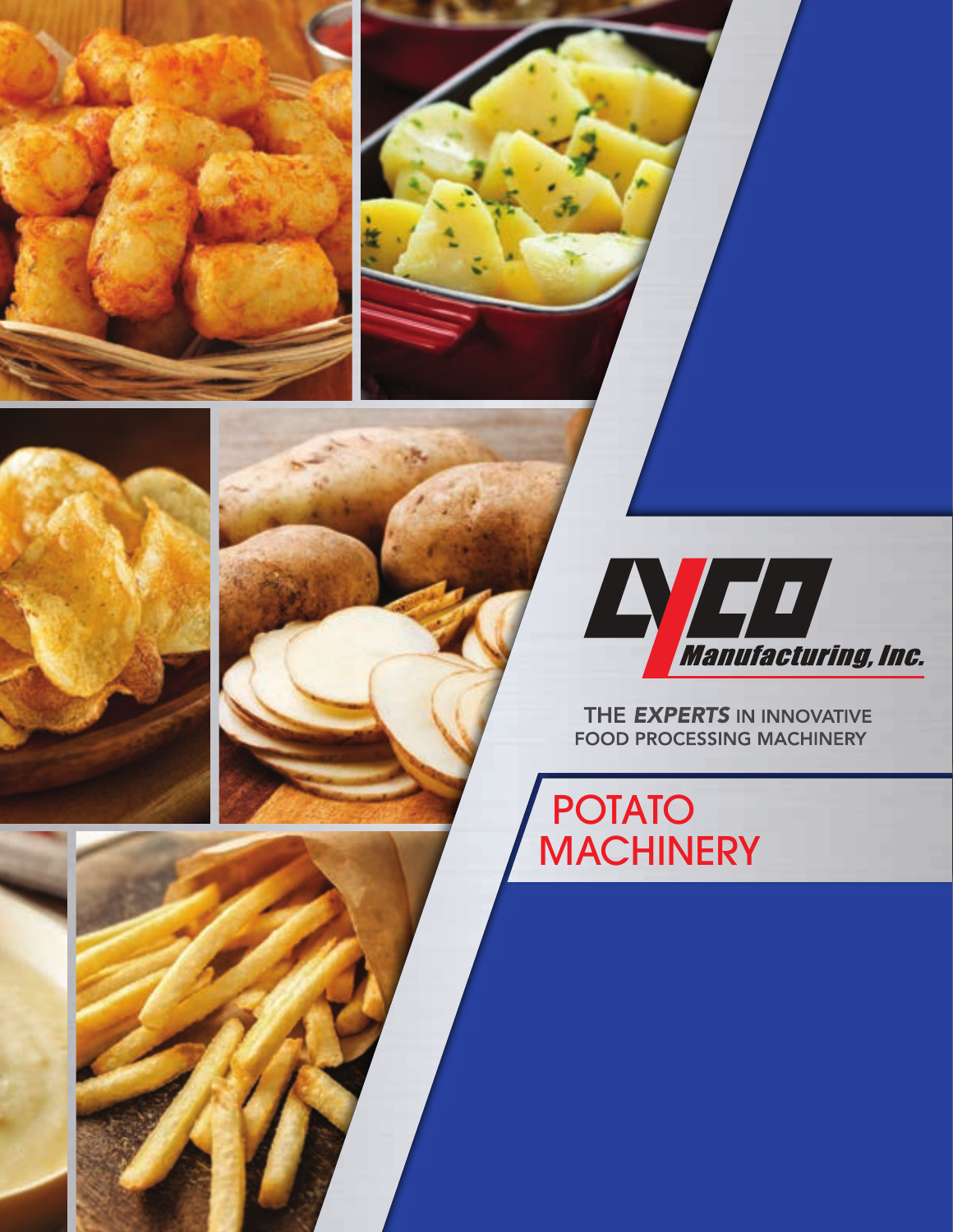## ROOT CROP PEELERS/WASHERS/SCRUBBERS

## THE WORLD'S SIMPLEST PEELERS WITH THE BEST PRODUCT CONTROL

Lyco Manufacturing, Inc. has over 50 years of experience making potato and other food processing machinery. 50 of the Top 100 food processors in North America rely on our expertise in peeling, heating, cooling, and screening. We have sold over 375 Peelers, 850 Cookers, and 1,500 Screens for raw and after steam peeling of potatoes and onions; and scrub clean white potatoes, sweet potatoes, and beets.



WAR HORSE **BULL JR.** BULL JR. RAGING BULL JR.





## BENEFITS OF LYCO'S PRECISION DRIVE TRAIN:

#### LOW MAINTENANCE

- Fewer parts
- No belts, chains or sprockets
- Auger raises with cover for access
- Easier to clean and change rolls

#### PRECISE PROCESS CONTROL

- Full length auger
- Hydraulic or electric motor drive
- No under-peeling or over-peeling
- Higher yields





For more information visit: www.LycoMfg.com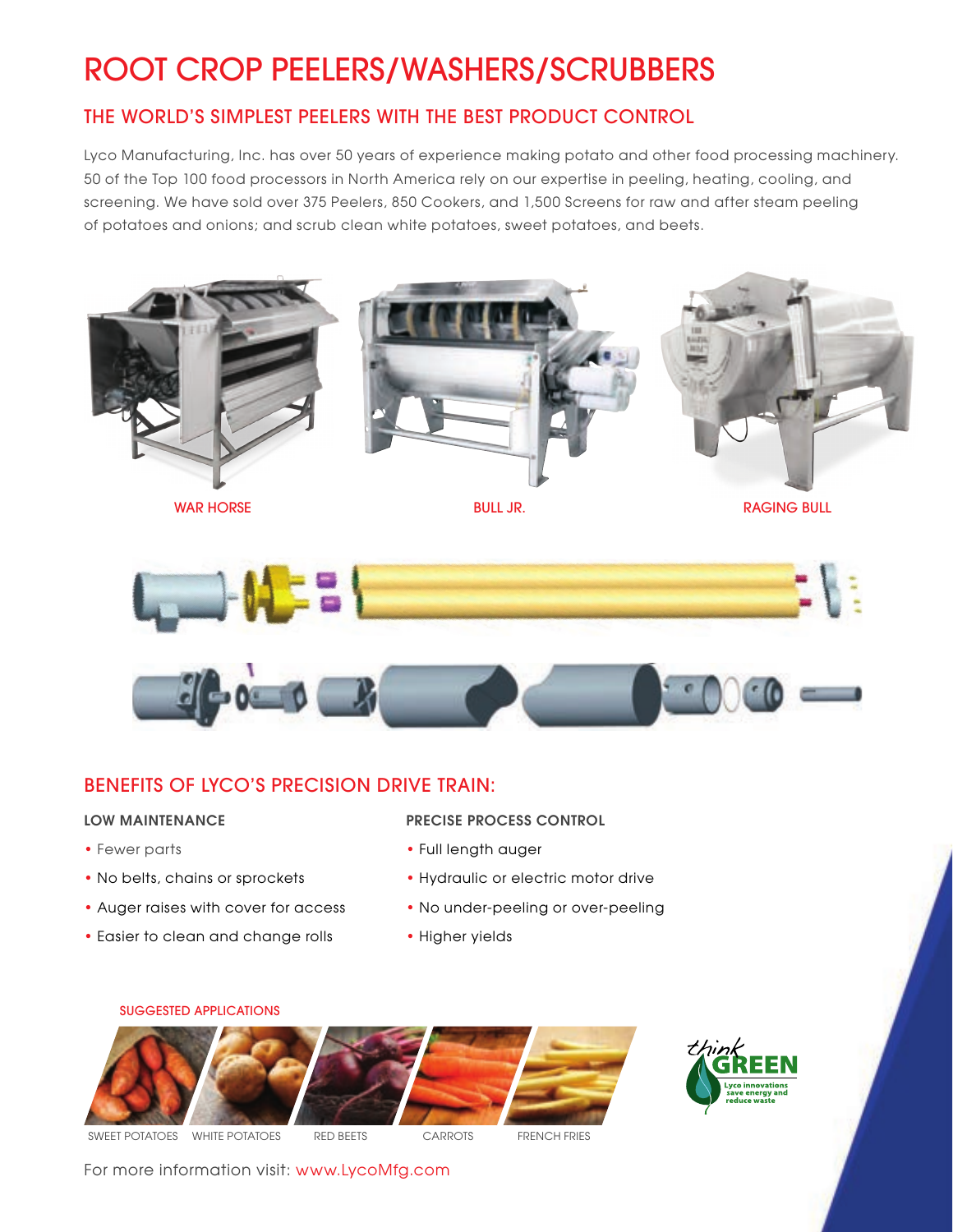# LYCO HEATING AND COOLING TECHNOLOGY

Lyco Manufacturing, Inc. has over 50 years of experience making innovative food processing machines and screens.

### ROTARY DRUM BLANCHERS

Many different models of rotary drum blanchers have been developed over the past 100 years. Lyco has shipped 850 blanchers since 1985.

Rotary drums: cylinders with augers covered with screens that carry 200 pounds of product between each pair of flights through hot water.

Water Blancher applications: potatoes, peas, corn, green beans, carrots, dry beans, rice, pasta, spinach, kale, and onions

Vapor-Flow<sup>®</sup> Steam Blancher applications: shredded, slabbed, or diced potatoes, peas, corn, carrots, peppers, spinach, kale, and onions

## CLEAN-FLOW'S® REVOLUTIONARY BLANCHER DESIGN

In contrast to a cylinder design, Clean-Flow® is an open auger design with a wedgewire basket underneath that contains product between the auger flights. Hydro-Flow® Agitation keeps the products suspended and gently turning over.

Two Way Flip Top

During cleaning the auger, basket and discharge wheel are rotated 360 degrees under CIP Sprays until the entire interior of the machine are 99% self-cleaned.





SUGGESTED APPLICATIONS

• Low maintenance • Suspends product

• Zero sticking or clumping

CLEAN-FLOW® BENEFITS:

• Stores recipes • Rapid cleaning • Better cleaning

- Higher quality and recovery
- No dense mass to cook
- No under-cooking
- Each particle uniform
- No product damage
- Reduced waste



For more information visit: www.LycoMfg.com

Rotary Drum Water or Steam Cooker-Cooler

Clean-Flow® Cooker/Cooler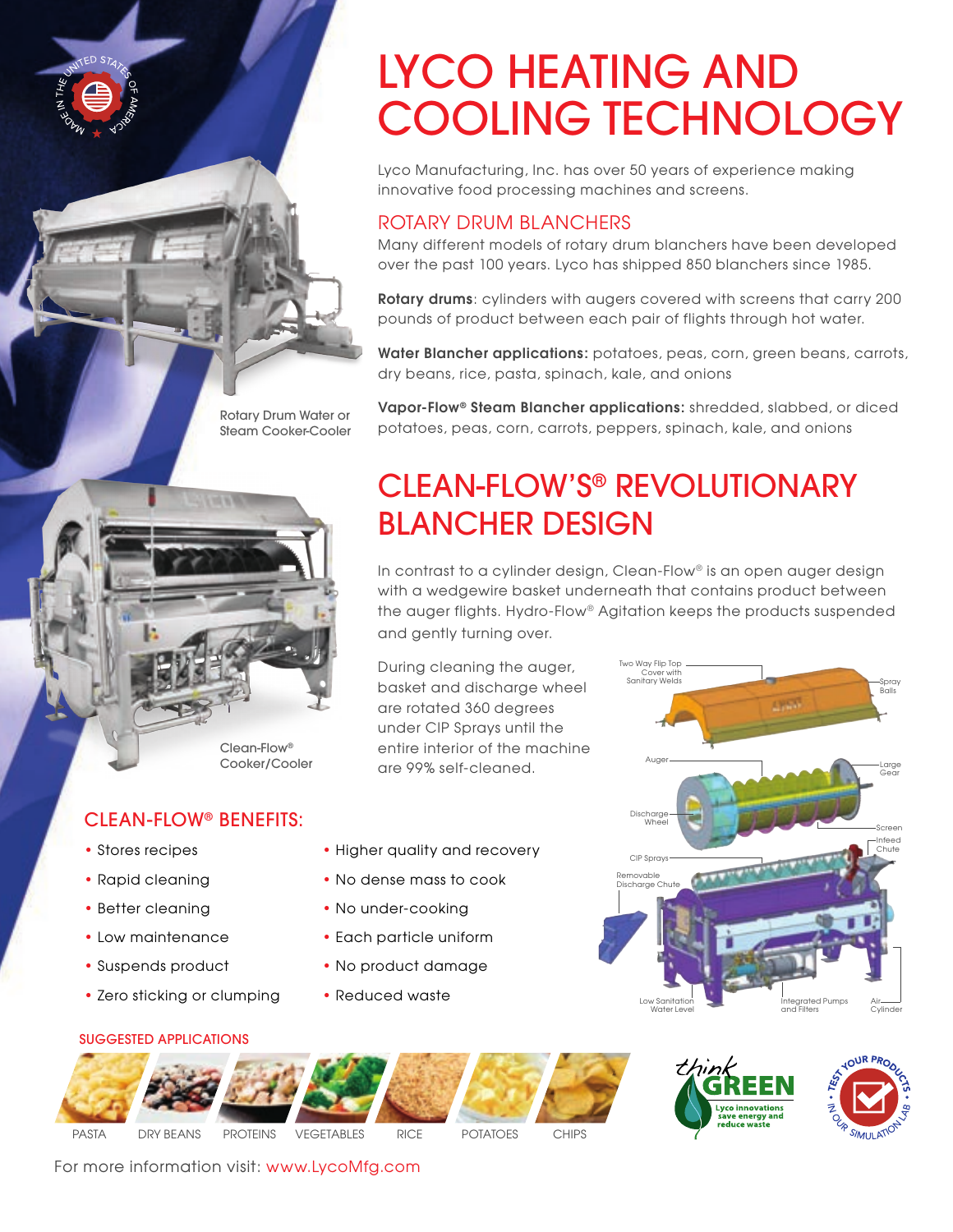# LYCO WASTEWATER SCREENS

## SINGLE AND DOUBLE DRUM SCREENS

In the I980's, Lyco's first screens were made for the canning and freezing industry. These Single Drum Screens were used for dewatering food items and simple waste-water applications. As applications became more complex we developed our Double Drum Screen. Lyco screens are now recognized as the world's best.







PRECISION WEDGEWIRE ONE TRAVELING SPRAY NO FAIL RINGS



We don't just compete on price! Lyco is a world-class food machinery company, and we understand unique applications. We design our equipment to be precise, sanitary, cleanable, and robust. We build longevity into our machines for year-round, continuous applications such as potatoes. Our running rings don't fail - even while our screens handle over 3,000 gallons of water per minute.

## PLANT DISCHARGE REDUCTION:

| <b>TKN: 30%</b> | $ -$ 0.0/<br>೨೨% | 34% | $T\Gamma$ $C \cdot 209$<br>3.20% |
|-----------------|------------------|-----|----------------------------------|
|                 |                  |     |                                  |



Double Drum Screen Action

## EXTERNAL-FLOW™ SCREENS

Lyco's latest innovation, the External-Flow™ Screen, is the perfect solution for screening materials that won't easily pass through screens by gravity.

Material enters a headbox behind the cylinder and adheres to the top of the screen. It travels over the top to the other side, where a doctor blade scrapes the material. The water screens as it flows through the cylinder.

### BENEFITS:

- Lyco has over 1,800 screens used in the food & beverage industries
- Proven rugged, low-maintenance construction
- Doctor blade helps reduce blinding
- Lower BOD, TSS, and TKN with reduced hauling costs and higher recovery
- Uses less chemicals in post-water treatments



External-Flow™ Screen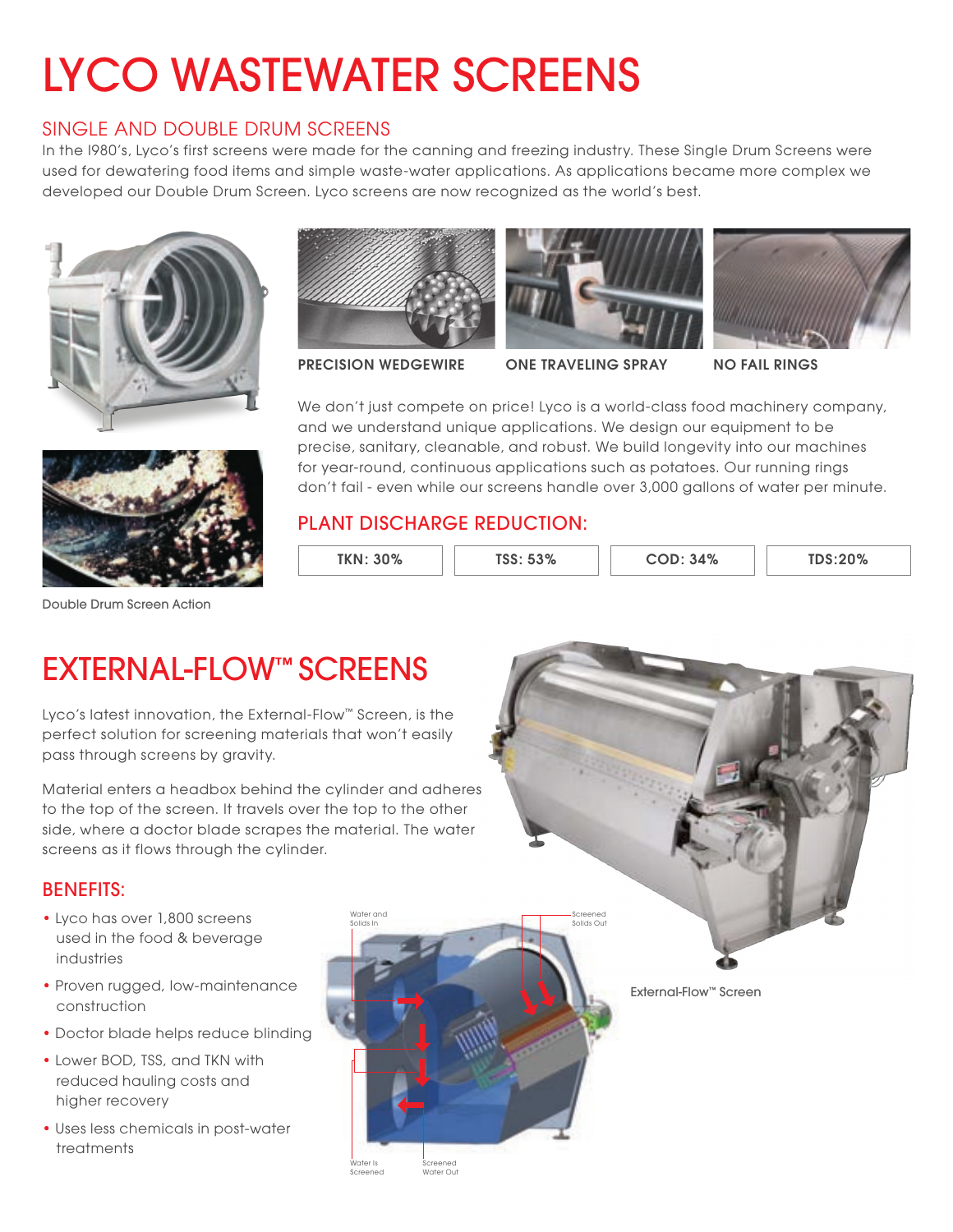

#### Micro Drum Screen

### ON-SITE TEST IMPROVEMENT RESULTS:

BOD: 24.4% TSS: 29.51% TKN: 14.79%

## MICRO DRUM SCREENS REMOVE 30% MORE WASTE

Standard food wastewater screens can remove items larger than .020 inches in diameter. Lyco's Micro Drum Screens use three changeable types of screens to remove waste material as small as .008 inches to .005 inches in diameter; effectively removing 30% more solids.

## APPLICATIONS:

- Vegetable waste
- Seafood waste
- Potato waste
- Poultry waste
- Carrot peel waste
- Pet food waste

### BENEFITS:

- Reduce city loading
- Reduce DAF chemicals
- Increase lagoon life
- Automated CIP

## LOW-COST WATER WITH LYCO'S ZERO MAINTENANCE SCREENS

You can drastically reduce ever-rising water costs by effectively screening and reusing your processing water.

Lyco's Sanitary Zero Maintenance Screen eliminates daily lubrication and labor because it is the lowest maintenance screen in the food industry.

A dual canister filtering system senses plugged filters and will automatically change them on-the-fly, reducing post-treatment costs.

## RETURN ON INVESTMENT IN LESS THAN ONE YEAR\*:

24 inch diameter x 72 inch screen will save up to 350 gal/min 2 shifts x 260 days per year = 82 million gal/year Savings of 82 million gallons of water will save \$350,000-400,000 per year

\* Typical results, initial investment will cost \$150,000-200,000.

## SEND US YOUR COSTS FOR AN ROI ANALYSIS!

#### SUGGESTED APPLICATIONS



For more information visit: www.LycoMfg.com